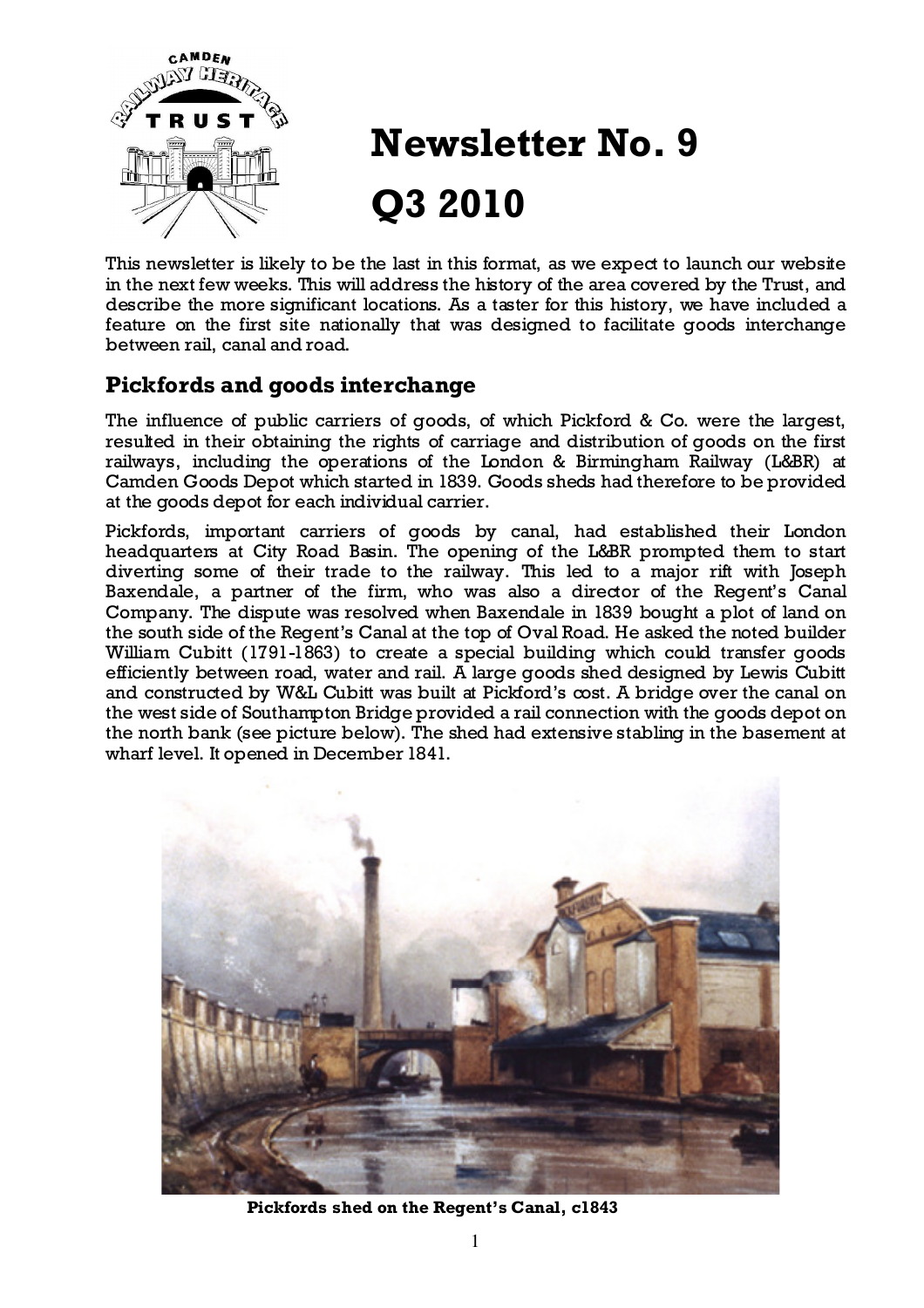The idea of connecting road, rail and canal traffic in one building appears to have originated with Pickfords at Camden. The picture above of their shed on the Regent's Canal shows the timber rail bridge alongside Southampton Bridge, the retaining wall along the towpath as far as Southampton Bridge, and the chimney of the coke ovens. The white building on the east side of Oval Road and on the south bank of the canal is Camden Flour Mills. It became Gilbey's gin distillery some decades later. Can anyone help us locate the original watercolour, which was copied by the London Canal Museum in the 1990s?

Pickfords greatly increased the size of their shed c1845, when a reduction in carriage rates caused a large increase in traffic volume. The enlarged shed is shown in the picture below, which shows the short-lived Camden Station passenger platform across the main line to Euston from a south-westerly viewpoint (near where St Mark's Crescent now meets Gloucester Avenue). Beyond the four tracks is the ticket collectors' office and Bankriders' waiting room, built in 1846 (Bankriders were drivers of a second locomotive that helped trains up Camden Incline from Euston either in the front or the rear). To the right lies Collard & Collard's piano factory. Pickford's shed occupies the rest of the middle distance, its western façade stepped back twice from its frontage along the main line. On the left of the picture a sailing barge is glimpsed on the canal, and part of the iron railway bridge over the canal appears. Another shed built in 1845 by L&BR for Chaplin and Horne, the second largest of the goods carriers, can be seen beyond the canal on the left of the picture.



Enlarged Pickfords shed viewed across main line, 1848

The goods carriage policy was reversed in 1846, when complaints about the carriers reaping all benefits from reduction in tolls obliged the rail company to purchase Pickfords' shed and rent it back to Pickfords, as part of a new policy to carry out the rail carriage of goods through the railway company's own agents.

While Pickfords gave up long-distance canal carriage from the end of 1847 in favour of becoming an agent for the railways, they retained their City Road premises and although canal usage was greatly reduced they continued to handle some lightered goods between the docks, City Road and the Camden Depot. They rented the goods shed until 1857, when it was reconstructed following a major fire, after which time they shared it with Chaplin & Horne. A second fire in 1867 may have persuaded them to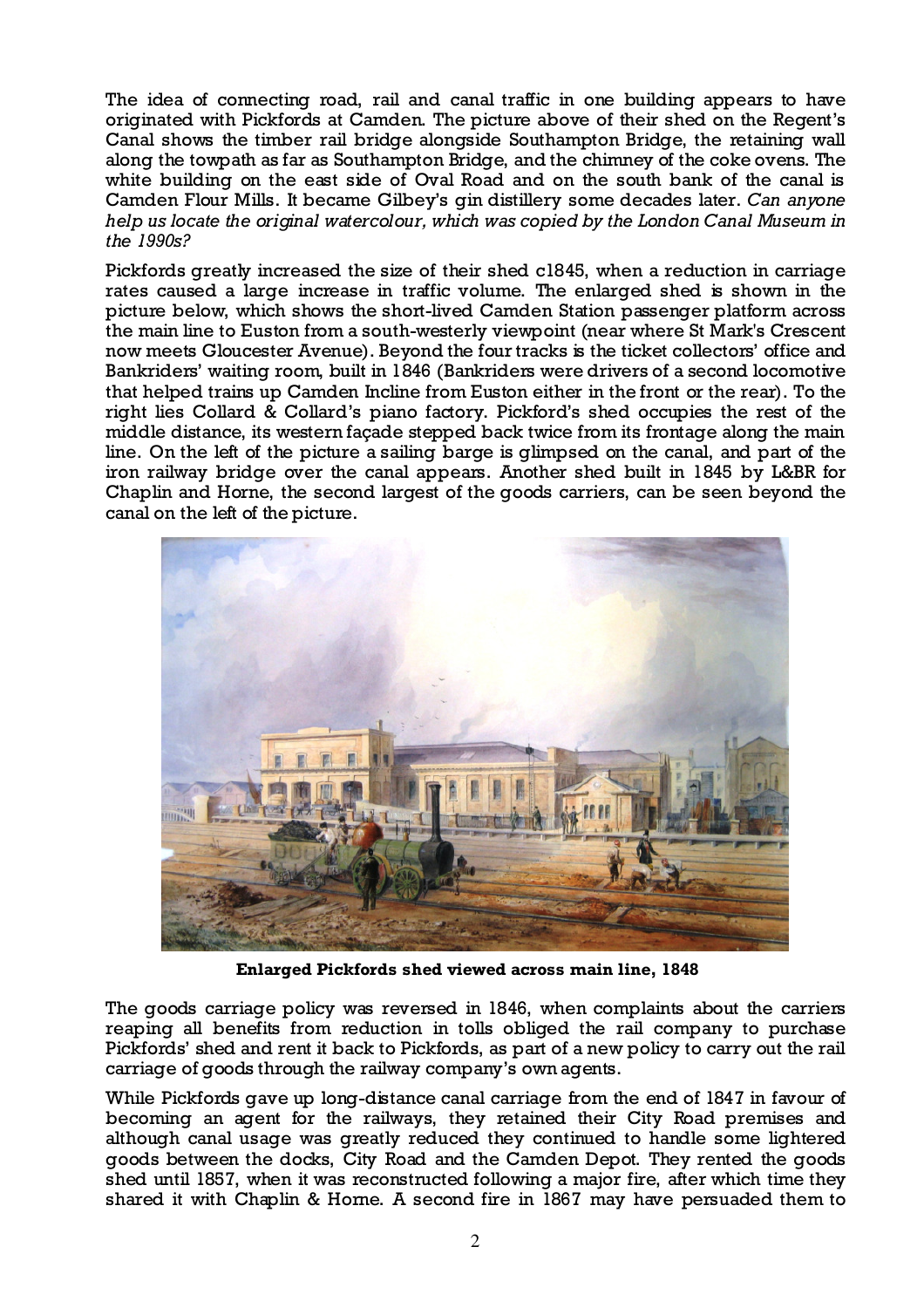vacate it, after which it briefly became a potato market until in 1869 the LNWR persuaded Gilbeys to move their operations to the Goods Depot and take the shed on a 21 year lease.



Pickfords shed, ground floor, c1846

The interior of Pickfords shed in c1846 is shown above.

## **Website**

We are now advanced with the preparation of a website. The primary purpose of the website is to make available to all a definitive and thoroughly researched history of the former Camden Goods Depot and its associated railway, canal and industry heritage. By explaining the significance of this heritage, we hope to assist both developers and planning authorities, when considering any redevelopment of this highly complex site, to avoid gross misunderstanding of its national importance.

A second purpose is to introduce the general public to this heritage. This will provide those based locally with a better appreciation of their area and encourage more to visit the sites. For those based further afield it should promote the area as a cultural asset as well as a retail destination.

The structure of the website currently is:

- 1 Home page<br>2 History
- **History**
- 3 Locations
- 4 The Trust
- 5 Camden Railway Heritage Trail
- 6 News and events
- 7 Resources
- 8 Links

We hope to have it operational by the end of October, although some sections of the History will still be under development.